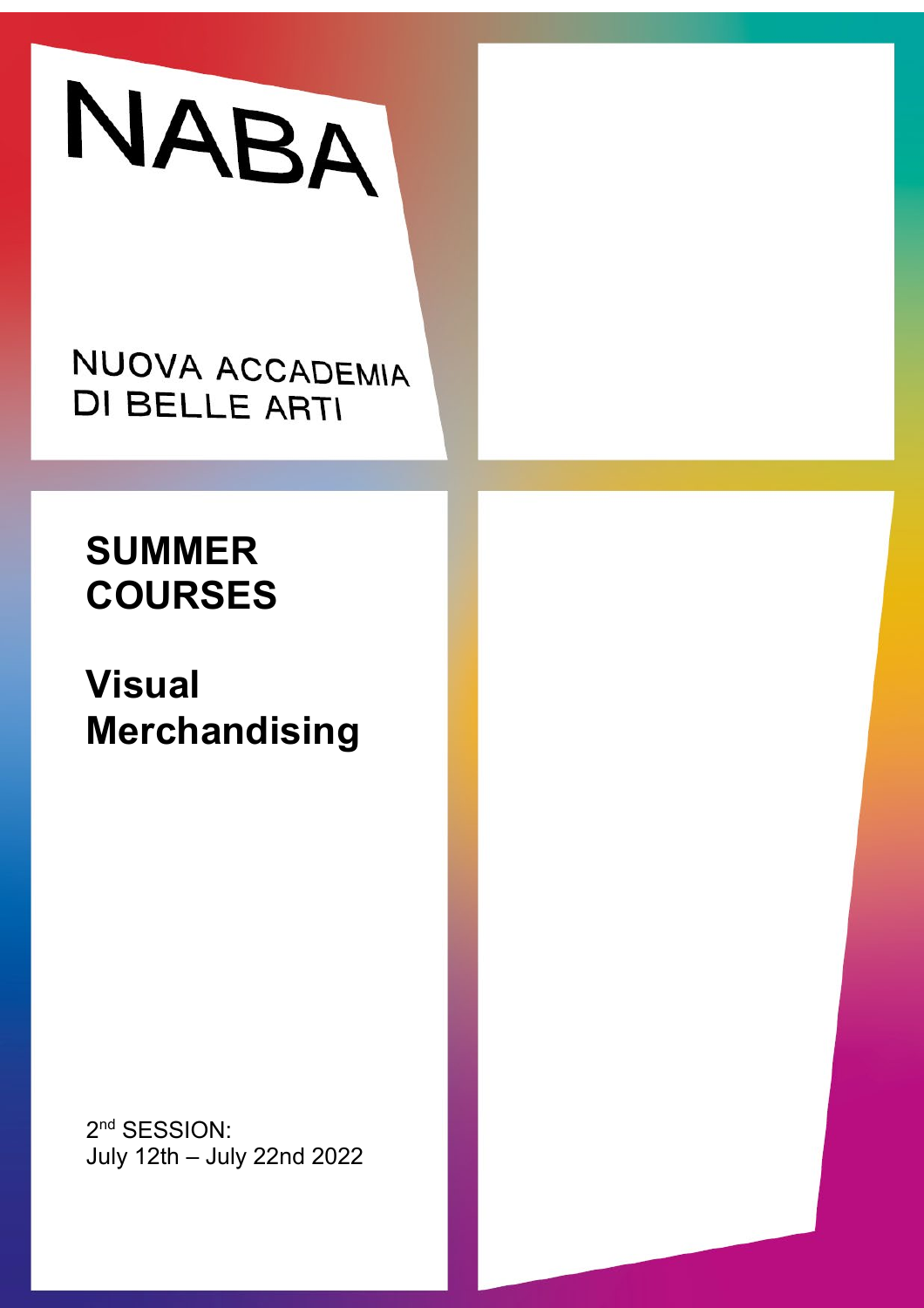

## **VISUAL MERCHANDISING**

**School**: NABA, Nuova Accademia di Belle Arti **Address**: Via Darwin 20, 20143 Milan, Italy **Phone**: + 39.02.973.192 E-mail: [summer@naba.it](mailto:summer@naba.it) **Course Structure**: 45 hours – 9 lesson days **ECTS:** 3 ECTS credits\*

\*ECTS credits only awarded to university students or participants who are completing or have completed a university or academic study path

**TITLE – AREA** Visual Merchandising (Internediate Level)

#### **COURSE TEACHERS**

Roberto Bonanomi

#### **COURSE DESCRIPTION**

The Visual Merchandiser is a professional is responsible for the creativity of the outfitting of the stores, shop windows and interiors, of the showrooms both from the aesthetic and from the more commercial aspect of the brand, enhancing the brand and devising promotion and sales activities. During the course, consisting of theory lessons and practical activities, you will learn the strategic knowledge of the brand, how to enhance its image and products, set up spaces and design them. The course provides the essential tools to organise the product range according to rational criteria (colours, sizes, folding...) and to manage the brand image at the point of sale: presentation of the total look, use of colour, exhibition layout, set-up design and window concepts' design. The course will allowed development of the necessary skills to understand the market and new trends and consumer needs.

#### **COURSE OBJECTIVES**

The aim of the course is to provide students with all the techniques and creativity necessary to enhance the brand identity in the store, no longer a simple place of purchase, but a stimulating, exciting, strategic space for sales and customer loyalty.

#### **ADMISSION REQUIREMENTS**

Creativity design skills and motivation

#### **OUTPUT**

We will start with the basics requirement for retail including shops windows and show rooms, then we will move to the final project, creating a design for a concept store for a brand of the student's choice.

#### **LIST OF MATERIALS AND TOOLS**

Laptop (for working at home)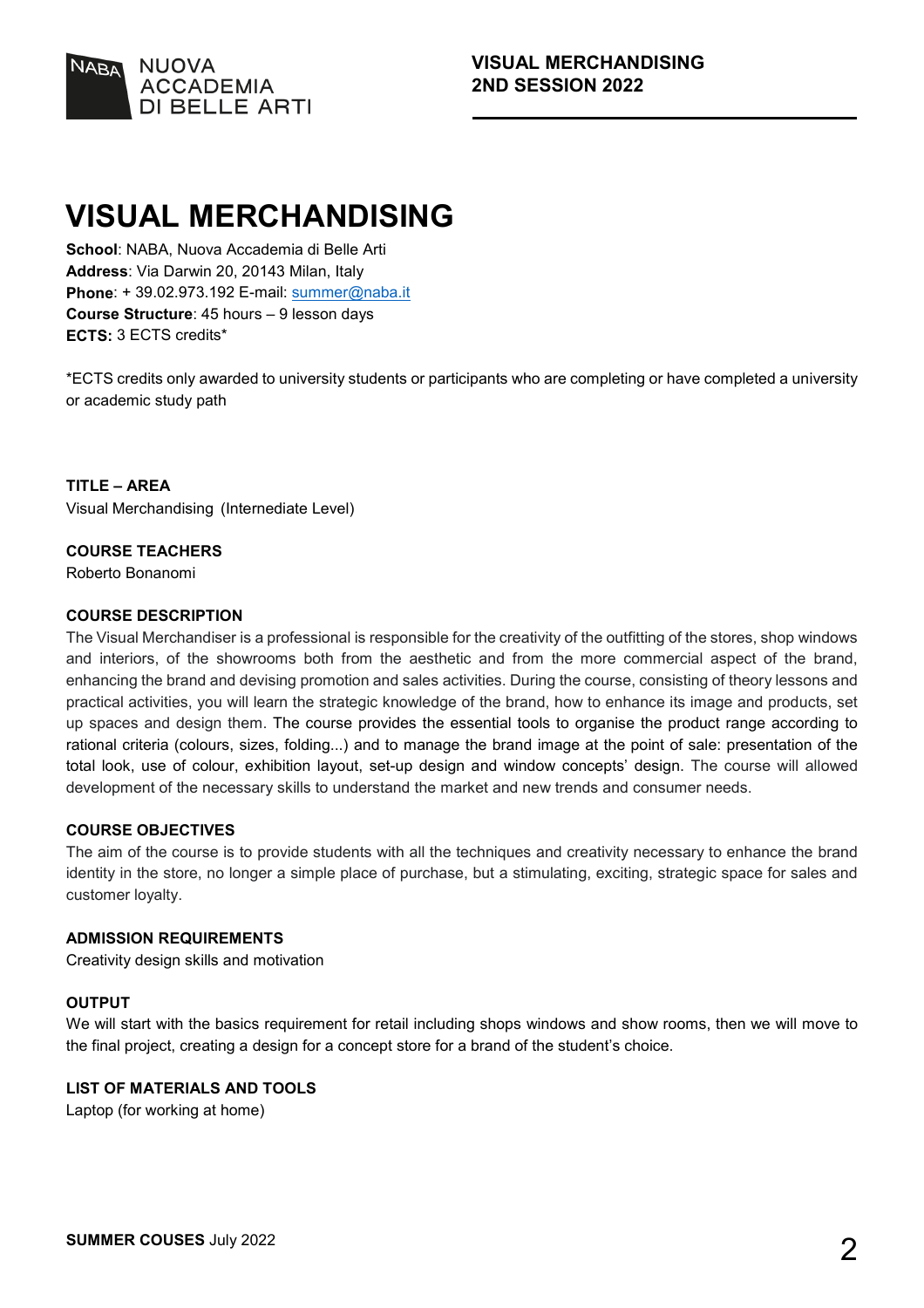

#### **ATTENDANCE POLICY**

Class attendance is required for successful completion of the course. Attendance will be taken every class period. On the last day of classes, **instructors will issue a Certificate of successful attendance only to all students who completed at least 80% of the course**.

#### **COURSE POLICY**

The Faculty of NABA takes Academic integrity seriously. Instances of academic dishonesty such as plagiarism won't be tolerated.

Mobile phones will be kept switched off all the time during class. Use of laptop during classes for personal purposes is forbidden.

#### **TEACHING METHODS**

The initial focus is on taking raising awerness of themselves and their qualities.

Groupwork and teamwork are essential requirements for the Visual Merchandiser to meld with the marketing and creative aspects of the fashion business. Therefore, work will be done in groups with emphasis on malleability and flexibility. Empathy is a fundamental matrix. The theory will then be supported by a group discussion and practical exercises.

#### **TEACHER'S SHORT BIO**

#### **Roberto Bonanomi**

I attended the European Institute of Design studying Graphic Design and Visual Communication. Following this I joined a cosmetic company as Art Director in the creative area for 13 years.

I had the opportunity to enter in the fashion industry at Prada as Visual Merchandiser. From the beginning I was in charge of the new openings, during this time, I travelled around the world and was responsible for the whole process of the realization of the shops. This improved my skills particularly in organization, relationship and creative attitude. After several promotions I became the Visual Manager for Italy and Southern Europe.

Lately I left the fashion world to become a holistic counselor to hone my relationship building skills.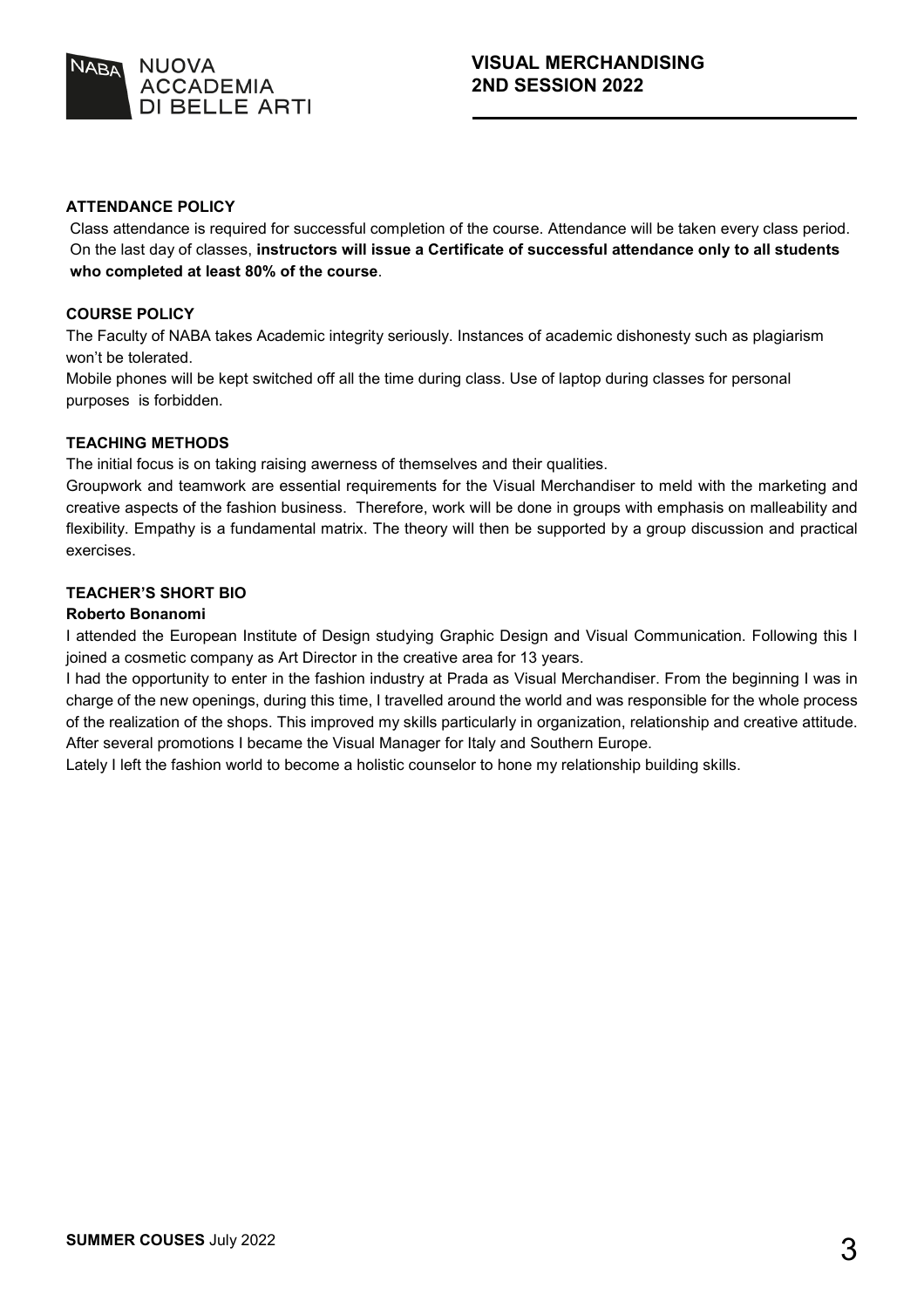

## **Grading**

Total number of ECTS assigned for the successful completion of the course: **3 ECTS**

|              | <b>Grading Weights</b>                    | <b>Grading Scale</b> |                       |
|--------------|-------------------------------------------|----------------------|-----------------------|
|              |                                           |                      |                       |
|              | Attendance                                | 30%                  | Excellent = $90-100$  |
| 2.           | <b>Participation and Creative Process</b> | 40 %                 | $Good = 80-89$        |
|              | 3. Final work / Final presentation        | 30%                  | Average = $70-79$     |
|              |                                           |                      | Below Average = 60-69 |
| <b>TOTAL</b> |                                           | 100 %                | Poor = $59$ or below  |

|                                                                               | <b>Excellent</b><br>90 - 100%                                                                     | Good<br>$80 - 89%$                                                                                | Average<br>$70 - 79%$                                                               | <b>Below Average</b><br>$60 - 69%$                                                                  | <b>Poor Below</b><br>60%                                                         |
|-------------------------------------------------------------------------------|---------------------------------------------------------------------------------------------------|---------------------------------------------------------------------------------------------------|-------------------------------------------------------------------------------------|-----------------------------------------------------------------------------------------------------|----------------------------------------------------------------------------------|
| <b>Attendance</b><br>(30%)                                                    | On time, perfect<br>attendance                                                                    | Seldom late:<br>attended<br>between 95%<br>and 90 % of the<br>course                              | Occasionally<br>late: attended<br>between 90 %<br>and $85%$ of the<br>course        | Occasionally<br>late: attended<br>between 85%<br>and 80% of the<br>course                           | Frequently late,<br>attended less<br>than 80% of the<br>course: FAILED           |
| Participation<br>and Creative<br>Process $(40\%)$                             | Demonstrates<br>strong<br>understanding<br>of the topic &<br>thorough,<br>creative<br>research    | Shows good<br>grasp of the<br>topic & good<br>research                                            | Exhibits average<br>comprehension<br>of the topic &<br>average<br>research          | Shows some<br>awareness of<br>the topic $\&$<br>below average<br>awareness of<br>research           | Has shallow<br>insight into the<br>topic & poor<br>grasp of<br>research          |
| Original<br><b>Project (Final</b><br>work/ Final<br>presentation)<br>$(30\%)$ | <b>Exhibits</b><br>exceptional<br>analysis of<br>concepts &<br>production of<br>original proposal | <b>Exhibits</b><br>exceptional<br>analysis of<br>concepts &<br>production of<br>original proposal | Exhibits average<br>analysis of<br>concepts &<br>production of<br>original proposal | <b>Exhibits below</b><br>average<br>analysis of<br>concepts &<br>production of<br>original proposal | Exhibits poor<br>analysis of<br>concepts &<br>production of<br>original proposal |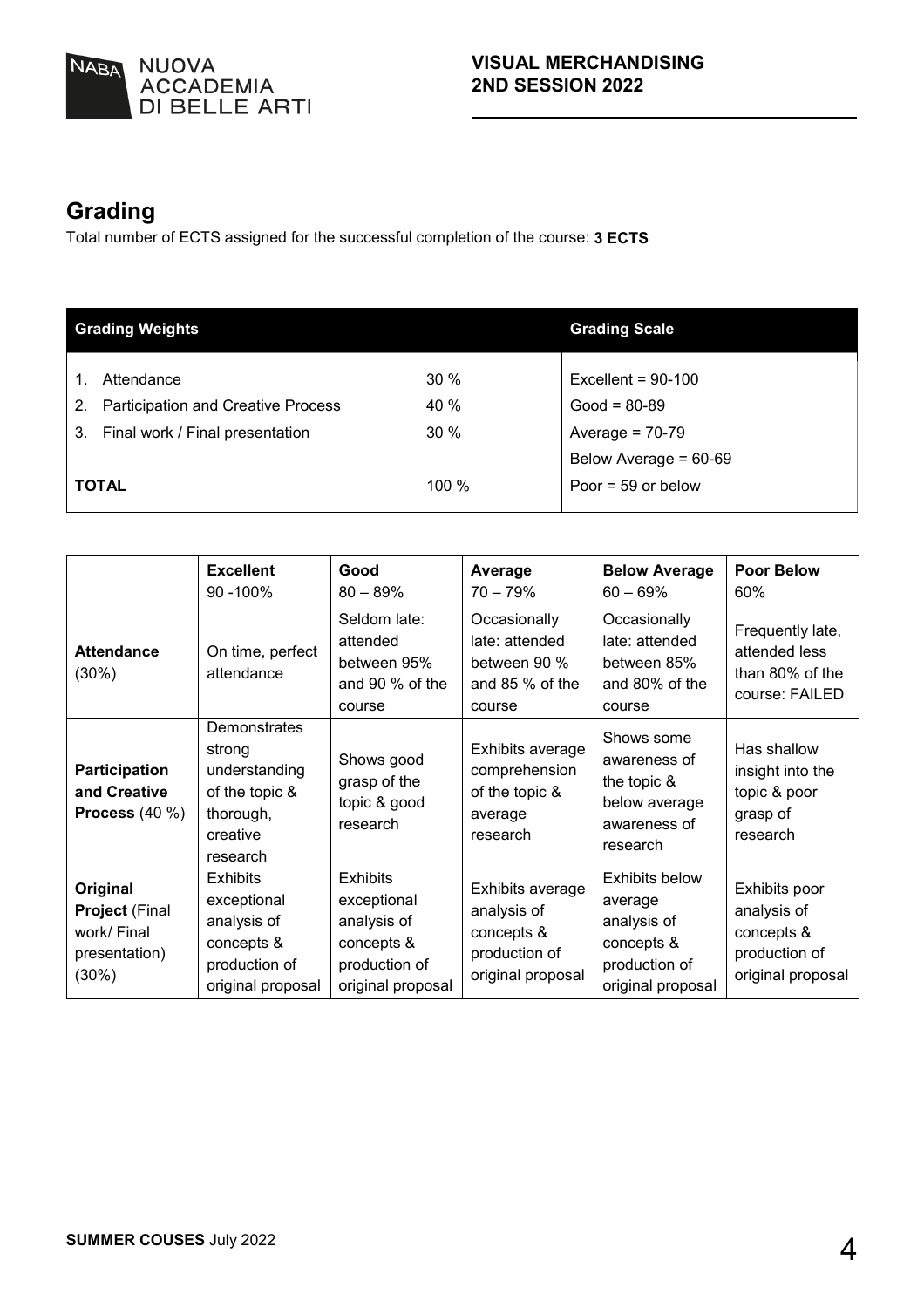

### **Course Schedule\***

#### **1ST WEEK**

| <b>Day</b>         | <b>Time</b> | <b>Professor</b>  | $\mathsf{h}$ | Lesson-subject                                                           |
|--------------------|-------------|-------------------|--------------|--------------------------------------------------------------------------|
| Day 1<br>Tuesday   |             | <b>NABA Staff</b> |              | <b>Welcome and Registration</b>                                          |
|                    |             | R.Bonanomi        |              | awareness of personality and<br>professionalism                          |
|                    |             |                   |              |                                                                          |
| Day 2<br>Wednesday |             |                   |              | Who is the Visual Merchandiser?                                          |
|                    |             |                   |              | project assignment                                                       |
|                    |             |                   |              |                                                                          |
| Day 3<br>Thrusday  |             |                   |              | job opportunities and knowledge of the<br>different distribution formats |
|                    |             |                   |              |                                                                          |
| Day 4<br>Friday    |             |                   |              | Colors and color palette                                                 |
|                    |             |                   |              |                                                                          |